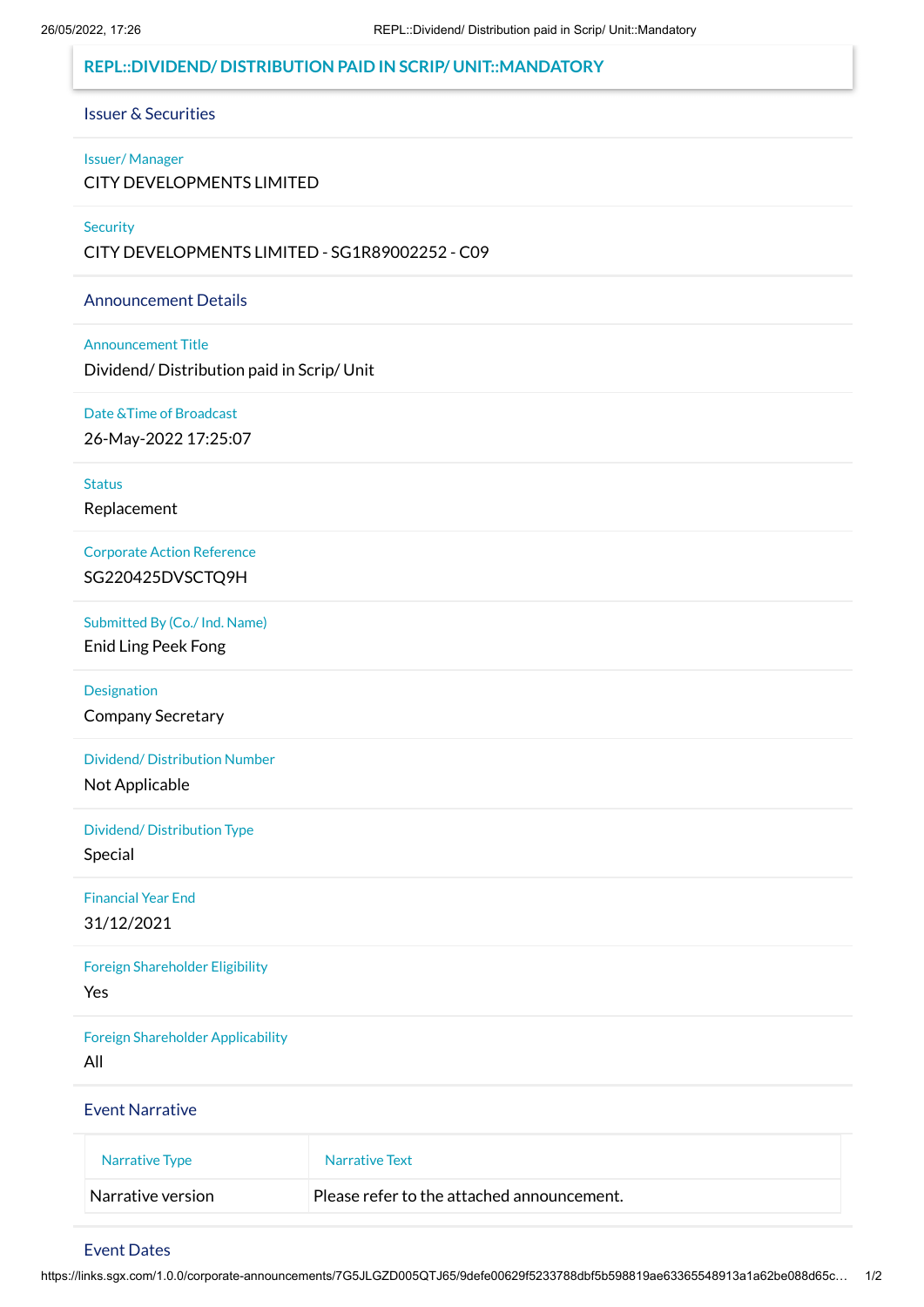Record Date and Time

05/05/2022 17:00:00

Ex Date

04/05/2022

Disbursement Details

New Security Details

New Security ISIN SG1T66931158

New Security Name CDL HOSPITALITY TRUSTS

Security Not Found?

No

Fractional Disposition Method

Round down fraction to last full unit

Security Credit Date 26/05/2022

Distribution Ratio (Additional: Old) 0.159:1

**Attachments** 

26052022 Completion of Proposed Distribution.pdf

Total size =174K MB

Related Announcements

Related Announcements

25/04/2022 18:04:04

Applicable for REITs/ Business Trusts/ Stapled Securities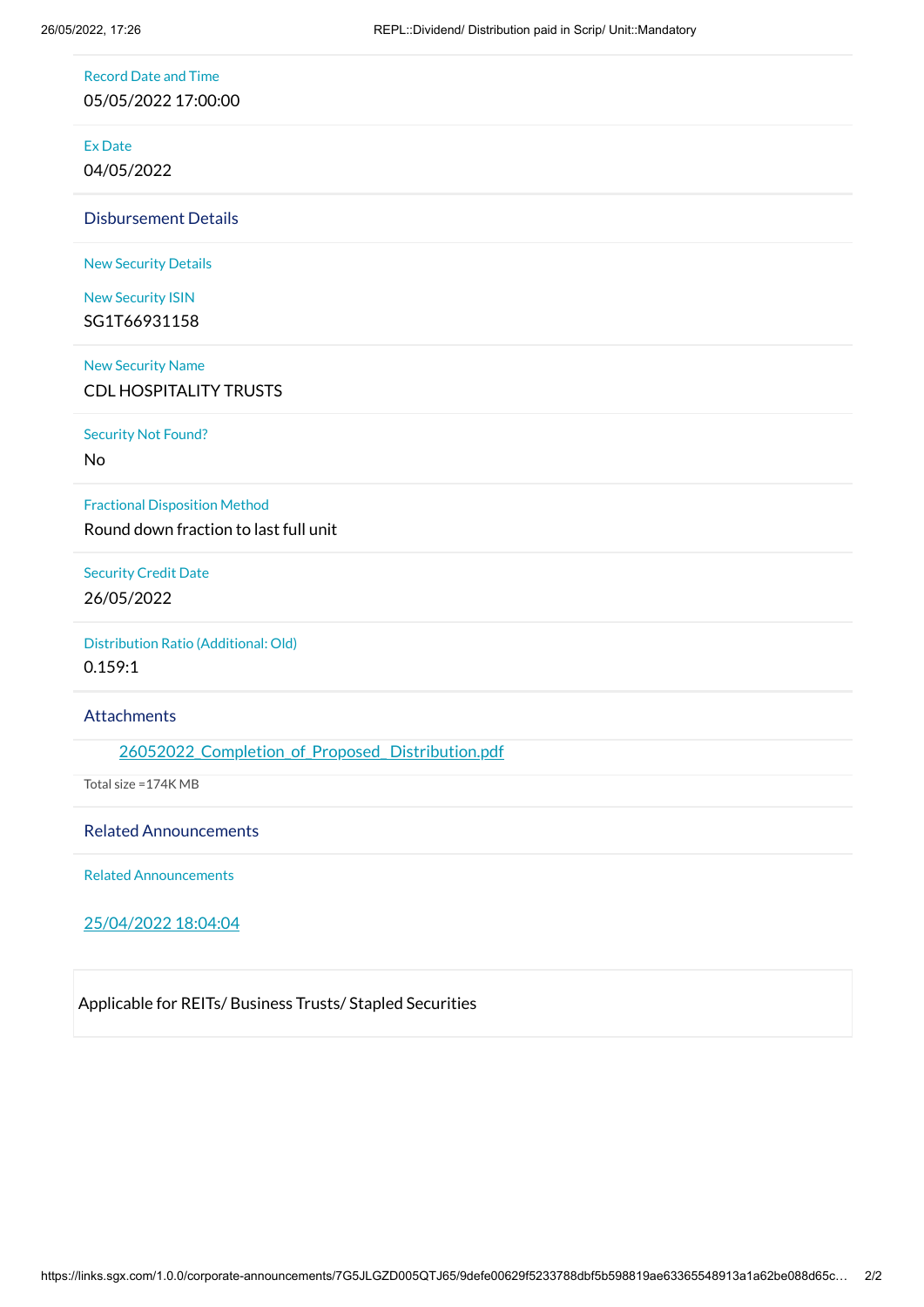*This Announcement is not for release, publication or distribution, in whole or in part, in, into or from any jurisdiction where to do so would constitute a violation of the relevant laws of that jurisdiction. This Announcement shall not constitute an offer to sell or a solicitation of an offer to sell, subscribe for or buy securities in any jurisdiction, including in the United States. Securities may not be offered or sold in the United States absent registration or an exemption from registration under the U.S. Securities Act of 1933, as amended (the "U.S. Securities Act"). No public offering of securities is being made in the United States.*

# **CITY DEVELOPMENTS LIMITED**

(Co. Reg. No. 196300316Z) (Incorporated in the Republic of Singapore)

### **ANNOUNCEMENT**

## **PROPOSED DISTRIBUTION** *IN SPECIE* **OF UNITS IN CDL HOSPITALITY TRUSTS**

## **COMPLETION OF THE PROPOSED DISTRIBUTION**

## **1. INTRODUCTION**

City Developments Limited ("**CDL**" or the "**Company**") refers to its announcements dated 25 February 2022 and 22 April 2022, and the letter to the shareholders of the Company (the "**Shareholders**") dated 30 March 2022 (the "**Letter**"), in relation to the Proposed Distribution.

*Unless otherwise defined, all capitalised terms used herein shall bear the same meanings ascribed to them in the Letter.*

## **2. COMPLETION OF THE PROPOSED DISTRIBUTION**

The Company wishes to announce that, following the distribution of 144,191,823 CDLHT Units by the Company to the Entitled Shareholders, the Proposed Distribution has been completed today. Each Entitled Shareholder will have received 0.159 CDLHT Units for each Ordinary Share held by them or on their behalf as at the Record Date of 5 May 2022 at 5.00 p.m., fractional entitlements disregarded. Based on the closing market price of S\$1.270 per CDLHT Unit on 25 May 2022, multiplied against the distribution ratio of 0.159 CDLHT Units per Ordinary Share, the cash equivalent rate of the distribution per Ordinary Share is S\$0.2019.

Entitled Shareholders who are Depositors will have received their entitlements to the CDLHT Units pursuant to the Proposed Distribution by the crediting by CDP of their Securities Accounts with the relevant number of CDLHT Units today.

Entitled Shareholders who are not Depositors will have received their entitlements to the CDLHT Units pursuant to the Proposed Distribution through the entry of their names and the relevant number of CDLHT Units into the Register of CDLHT today, and a confirmation note in respect of the CDLHT Units will be sent to such Entitled Shareholders by registered post to their address as stated in the Register of CDL in due course.

Entitled Shareholders who are Depositors and who receive odd lots of CDLHT Units (that is, lots other than board lots of 100 CDLHT Units) pursuant to the Proposed Distribution may wish to refer to paragraph 6.8 of Annexure III of the Letter, for information on the arrangements made by the Company for OCBC Securities Private Limited, Phillip Securities Pte Ltd, UOB Kay Hian Private Limited and CGS-CIMB Securities (Singapore) Pte. Ltd. to offer concessionary